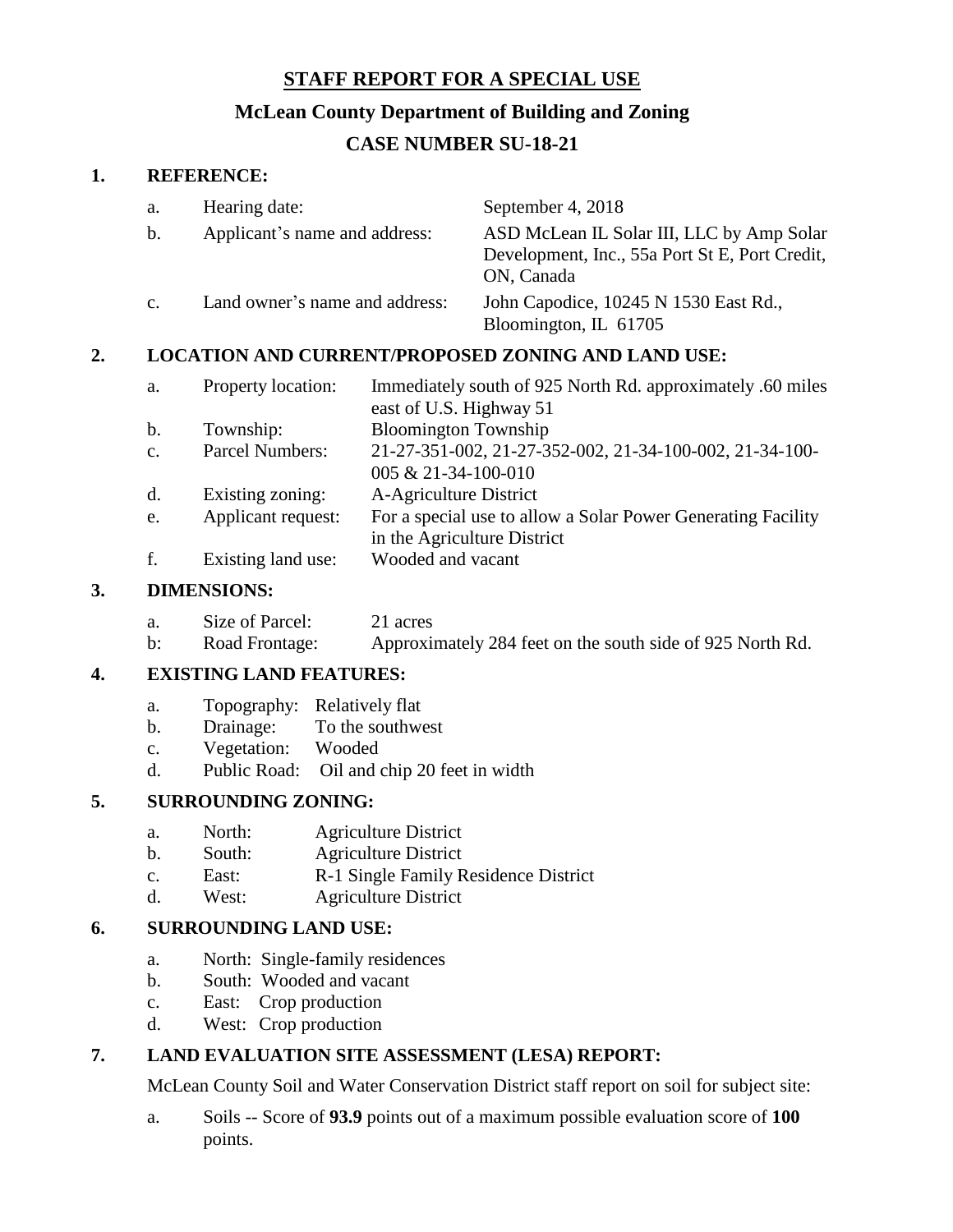McLean County Building and Zoning Department staff report on site assessment for the subject site:

- b. Site Assessment -- Score of **134** points out of a maximum possible evaluation score of **200** points.
- c. Total LESA review score is **227.9 points** out of a maximum of **300** points.

# **EVALUATION RESULT:**

The LESA Report indicates that a total score of between **220 thru 229 points** means that the property is of **moderate** value for agricultural land protection.

- **8. STAFF ANALYSIS:** The analysis of the seven standards listed in Article VIII Section 350-56 of the McLean County Code (Standards for Special Use Permits) as they apply to this zoning request is as follows:
	- a. **The proposed special use will not be detrimental to or endanger the health, safety, morals, comfort, or welfare of the public**. This standard is met. The applicant proposes to establish a 2-megawatt solar power generating facility on this property in the Agriculture District. Since the Zoning Ordinance requires a solar farm to be 200 feet from the boundary of an R-1 Single Family Residence District and the adjacent property to the east is in the R-1 District, it was necessary to obtain a variance in order to apply for a special use to allow a solar farm on this property. The applicant obtained a variance to allow solar panels on a solar farm to be as close as 30 to the boundary of an R-1 District in Case ZV-18-05 on August 7, 2018.

The application indicates that this facility will contain rows of Photovoltaic (PV) cell panels mounted on posts set in the ground. These rows of panels are referred to as "solar arrays". Amp Solar Development will mount the solar arrays on a tracking system, which allows them to follow the sun throughout the day. The solar arrays will be designed with an anti-reflective coating. The applicant indicates the solar arrays will be a maximum 15 feet in height.

The applicant submitted an EcoCAT communication from the Illinois Department of Natural Resources (IDNR) which indicates that resources may be in the vicinity of the proposed action. IDNR has evaluated this information and concluded that adverse effects are unlikely and the consultation is terminated.

A decommissioning plan that includes an Agricultural Impact Mitigation Agreement with the Illinois Department of Agriculture and financial assurance acceptable to the County need to be provided.

The application indicates that the parent company will provide a contact person to be kept on file with the Department of Building and Zoning for issues/complaints upon completion of the facility.

The applicant has conducted a search of the Illinois Historical Preservation Agency's Architectural Resources Geographic information System.

b. **The proposed special use will not be injurious to the use and enjoyment of other property in the immediate vicinity for purposes already permitted or substantially diminish property values in the immediate area.** This standard is met. The two single-family residences across the road to the north of the proposed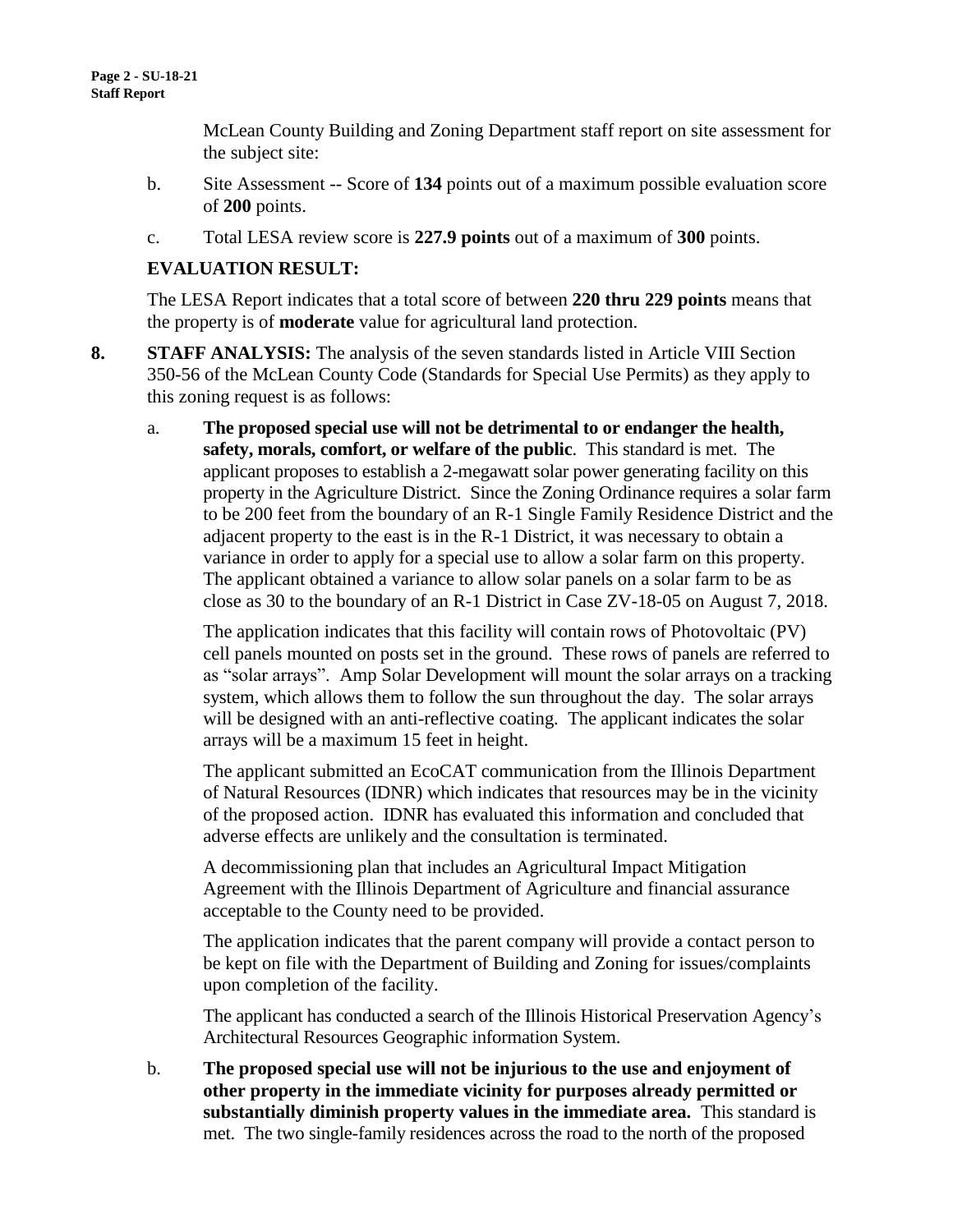solar farm will not likely be negatively impacted. The electrical transformers for the facility, the part of the facility that creates a humming noise, will be located more than 1,500 feet from the nearest residence and would not likely be heard by nearby residents. Nearby property in residential use will continue to be desirable for such use, and nearby land in crop production will continue to be desirable for such use. Ground cover that includes native species, encourages pollination, recommended by the McLean County Soil and Water Conservation District, will need to be installed.

- c. **The proposed special use will not impede the orderly development of the surrounding property for uses permitted in the district.** This standard is met. Nearby property in residential use will continue to be desirable for such use, and nearby land in crop production will continue to be desirable for such use. The property is the former rail bed for the Illinois Central Gulf Railroad and is relatively narrow and very deep; it is only 100 to 200 feet in width and over one mile deep. The adjacent R-1 District property located immediately to the east is in crop production. The nearest residential lot in the R-1 District is over 800 feet to the east from the subject property.
- d. **Adequate utilities, access roads, drainage and/or other necessary facilities have been or will be provided.** This standard is met. The property has approximately 284 feet of frontage on the south side of 925 North Road. The Bloomington Township Fire District will provide fire protection for the subject property. Predevelopment drainage patterns will be retained as much as possible. The applicant will provide certified plans for storm water detention/retention before a permit is issued for the proposed solar power generating facility. The applicant will need to have all field tile damaged in the construction process repaired by a competent contractor, with experience in such repair, during the life of the solar farm. The applicant has obtained a signoff from the County Health Department.
- e. **Adequate measures have been or will be taken to provide ingress and egress so designed as to minimize traffic congestion in the public streets.** This standard is met. It appears that safe site distance can be provided at the proposed entrance. The applicant has been in communication with the Bloomington Township Road Commissioner and will need to obtain an entrance permit from him before a construction permit will be issued for the proposed solar farm.
- f. **The establishment, maintenance and operation of the special use will be in conformance with the intent of the district in which the special use is proposed to be located.** This standard is met. The preamble states "Provide for the location and govern the establishment and operation of land uses which are compatible with agriculture and are such a nature that their location away from residential, commercial and industrial areas is most desirable".
- g. **The proposed special use, in all other respects, conforms to the applicable regulations of the Agriculture District.** This standard is met.
- **9. CONCLUDING OPINION:** Staff recommends that this application meets all of the standards set forth in Article VIII Section 350-56 (Standards for Special Use Permits), provided compliance with the following stipulations: